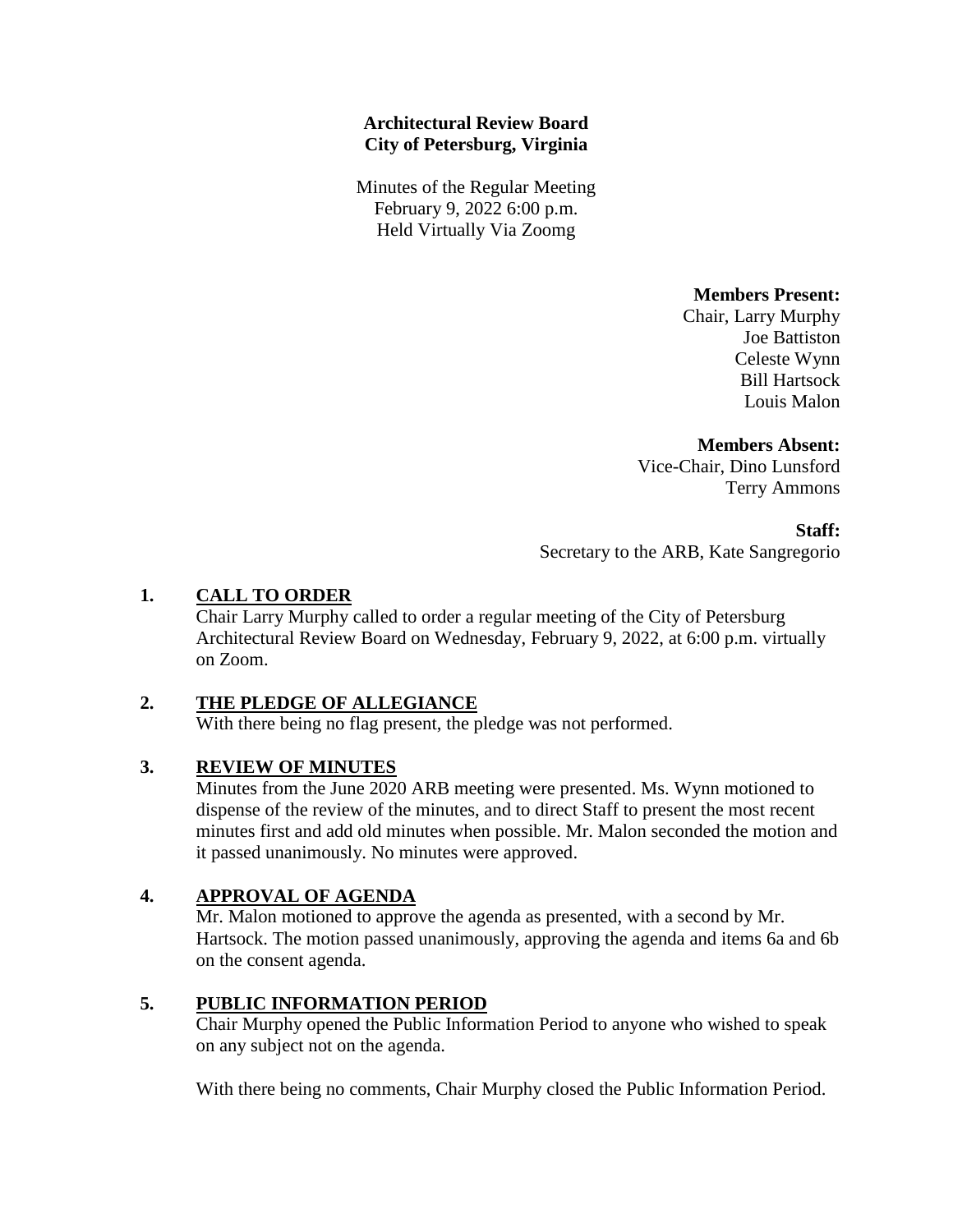# **6. REQUEST(S) FOR CERTIFICATES OF APPROPRIATENESS**

#### **6c. 20 W. Old Street**

Applicant representative present, Michael Wilson. Staff recommended approval.

Mr. Wilson explained that they had thought the roof was covered in slate but it's actually asbestos. He thinks that DHR would approve the change for tax credits. Mr. Battiston commented that the proposal matched the roof on 309 N. Sycamore, which is holding up well. Mr. Wilson said that they had done product research.

There was no public comment.

Mr. Battiston motioned to approve the application as submitted, with a second from Ms. Wynn. The motion passed unanimously.

#### **6d. 427 Harrison Street and 427 Harrison Street**

Applicant present, Joel Erb. Architect present, Mark Spangler. Staff recommended denial. This was the first of a row of four proposed duplexes submitted by the applicant.

After staff's comments, Mr. Erb said he would be willing to adjust the roof and windows, and that most of staff's comments could be met. He explained that he wanted to make the buildings look historic since this was an important area fro Civil Rights history. He said from a design perspective it would be hard to differentiate the buildings with anything other than paint colors, and noted that they had not had time to alter the plans since receiving staff comments before the meeting. Mr. Erb explained that he had come before the ARB for a row of townhouses in this location but with electric, sewer, ect, connections those would not be feasible and the duplexes were more economically viable. He said that foundation materials could be changed as well if needed.

Mr. Spangler continued the discussion to say that staff comments regarding scale and proportion in relation to existing residences was valid and that the bays could be changed, the porch gable removed or the porch turned from full length to two one bay porches around the doors. They had chosen central doors for the best furnishing layout. The roofs on the bumpouts could be changed to gables. Mr. Spangler said each building could be made unique, but noted that a row of four repeating units had a look and feeling of its own. He added that there were mostly lots nearby, and that some houses could be lost.

Mr. Malon commented that he liked the duplexes more than the preciously proposed townhouses. Mr. Hartsock agreed with staff regarding having the doors to the side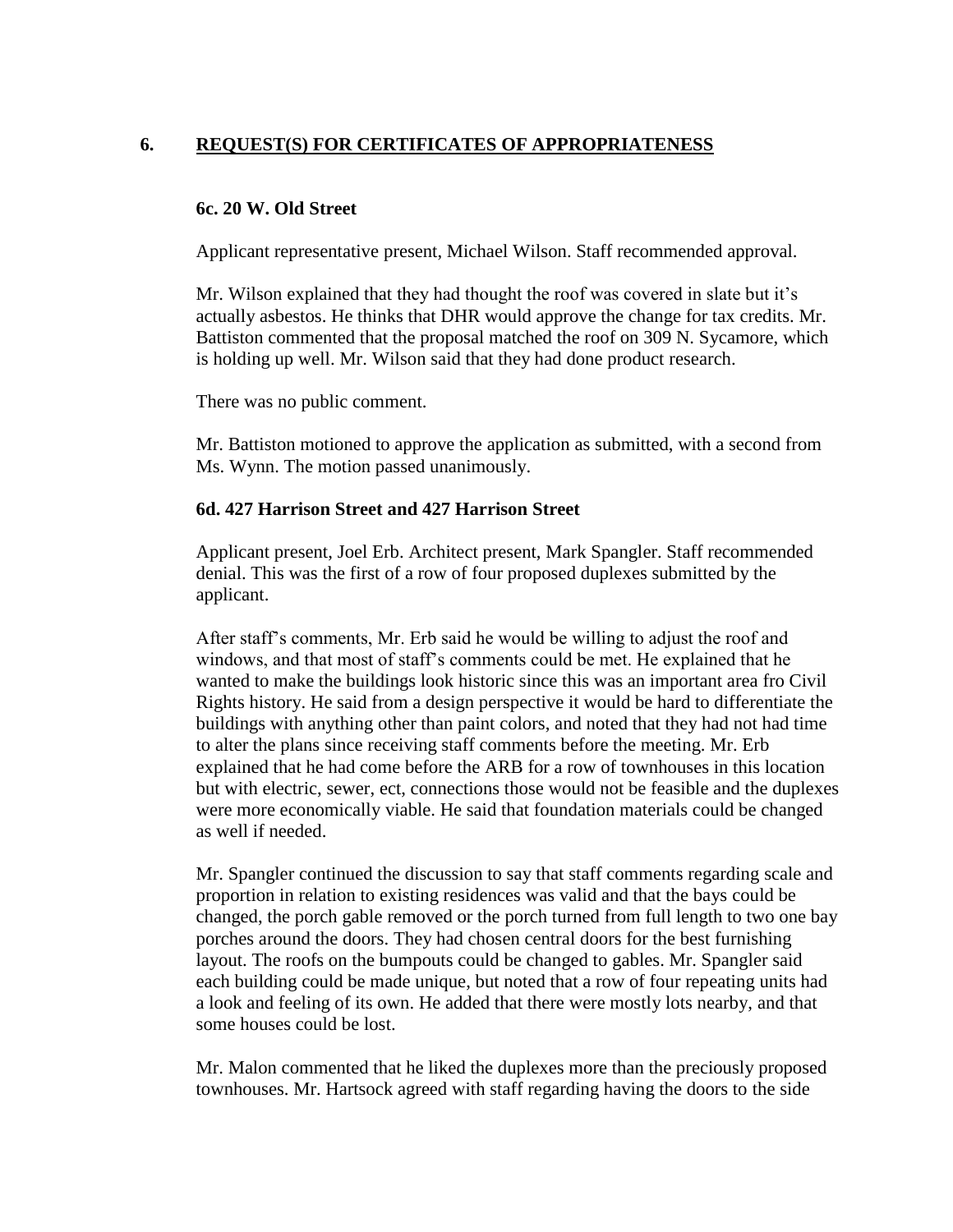rather than centered, and expressed his concern with the proposed parking, which was not typical for historic districts and set the houses too far back from the street. Staff agreed but noted that the reasoning was that the Zoning Ordinance required parking for new construction. Mr. Murphy also disagreed with the proposed parking. Mr. Hartsock asked if there was room for driveways, Mr. Spangler thought there might be room for a single shared driveway but wasn't sure how it would work logistically with cars coming and going. Mr. Hartsock said that it was common and egress could be added to the deed to say that the driveway was shared. Mr. Spangler mentioned that the Fire Marshall would need to have access to the back of the houses. Mr. Battiston noted that having two cars centered in front of the house blocks the house, which was different from the few houses in areas like High St. which have front yard driveways, but they're set to the side so they don't block the view. Mr. Spangler thought that sounded good.

Mr. Battiston agreed with the need for some differentiation between the houses was important, and liked the subtle changes mentioned by Mr. Spangler.

Chairman Murphy opened the floor for anyone to speak for or against the application.

Kelsi Jewell spoke. She was in favor of the project because vacant lots are detrimental to the community. Mrs. Jewell thought the buildings should still fit with the historic districts, with metal roofs, which are still used today, rather than asphalt shingles, which would be detrimental to the area.

Mr. Hartsock motioned to defer the application, with a second from Mr. Malon.

There was some discussion amongst the ARB about the motion.

Mr. Murphy motioned to amend the motion for deferral to include that the applicant should provide revised elevations based on the comments discussed at the meeting; such as alternate parking options, and the option for an asphalt shingle, standing seam metal, or faux slate roofs. A street style rendering should be included to show all four houses together as well. Mr. Battiston seconded the amended motion and it passed unanimously.

#### **6e. 431 Harrison Street and 433 Harrison Street**

Applicant present, Joel Erb. Architect present, Mark Spangler. Staff recommended denial. This was the second of a row of four proposed duplexes submitted by the applicant.

The ARB had the same comments as item 6d.

Chairman Murphy opened the floor for anyone to speak for or against the application.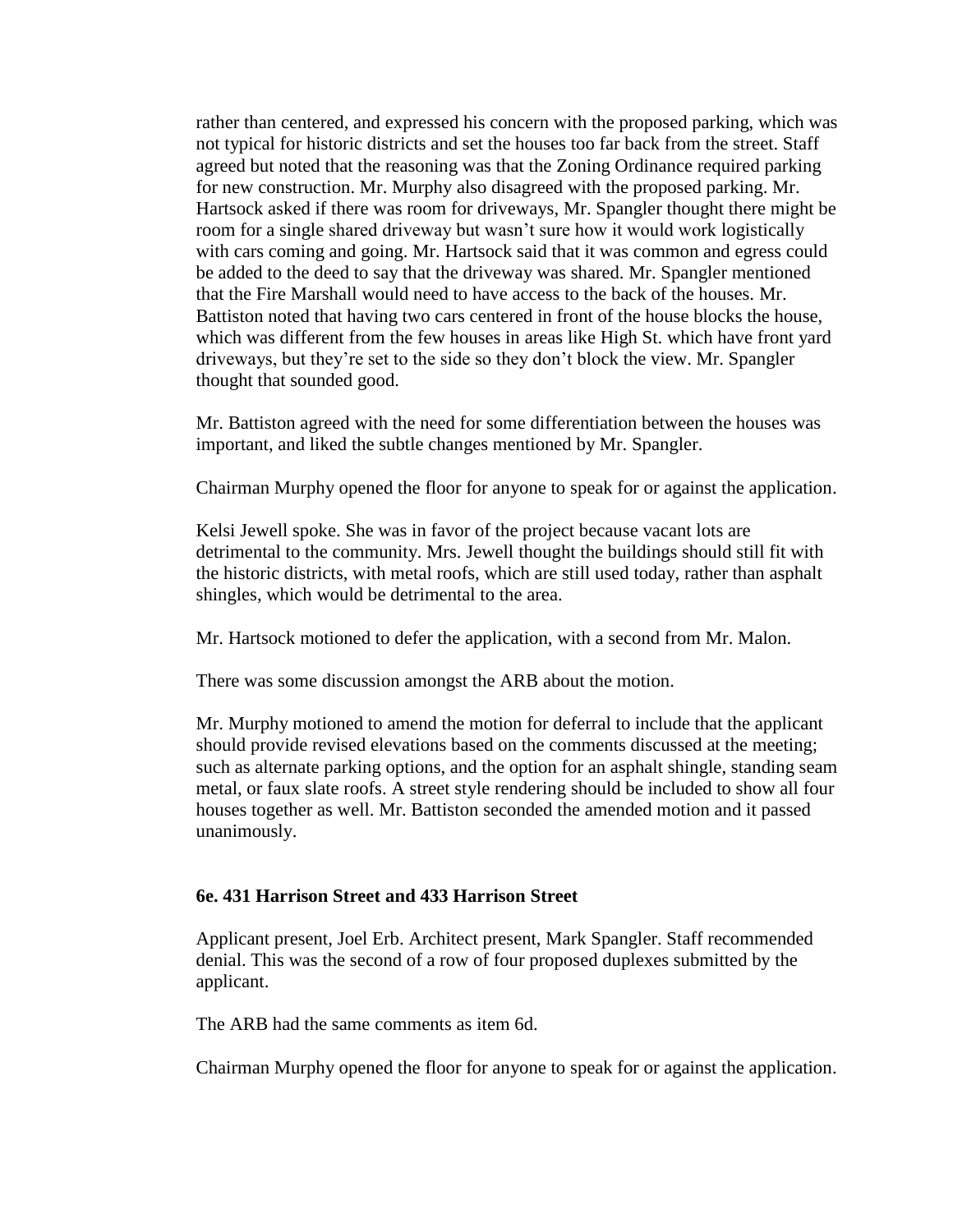Kelsi Jewell spoke, again in favor of the project.

No further public comment.

Mr. Murphy motioned for deferral to include that the applicant should provide revised elevations based on the comments discussed at the meeting; such as alternate parking options, and the option for an asphalt shingle, standing seam metal, or faux slate roofs. A street style rendering should be included to show all four houses together as well. Mr. Malon seconded the motion and it passed unanimously.

#### **6f. 433 Harrison Street and 437 Harrison Street**

Applicant present, Joel Erb. Architect present, Mark Spangler. Staff recommended denial. This was the third of a row of four proposed duplexes submitted by the applicant.

The ARB had the same comments as item 6d.

Chairman Murphy opened the floor for anyone to speak for or against the application.

Kelsi Jewell spoke, again in favor of the project.

No further public comment.

Mr. Murphy motioned for deferral to include that the applicant should provide revised elevations based on the comments discussed at the meeting; such as alternate parking options, and the option for an asphalt shingle, standing seam metal, or faux slate roofs. A street style rendering should be included to show all four houses together as well. Ms. Wynn seconded the motion and it passed unanimously.

#### **6g. 437 Harrison Street**

Applicant present, Joel Erb. Architect present, Mark Spangler. Staff recommended denial. This was the fourth of a row of four proposed duplexes submitted by the applicant.

The ARB had the same comments as item 6d.

Chairman Murphy opened the floor for anyone to speak for or against the application.

Kelsi Jewell spoke, again in favor of the project.

No further public comment.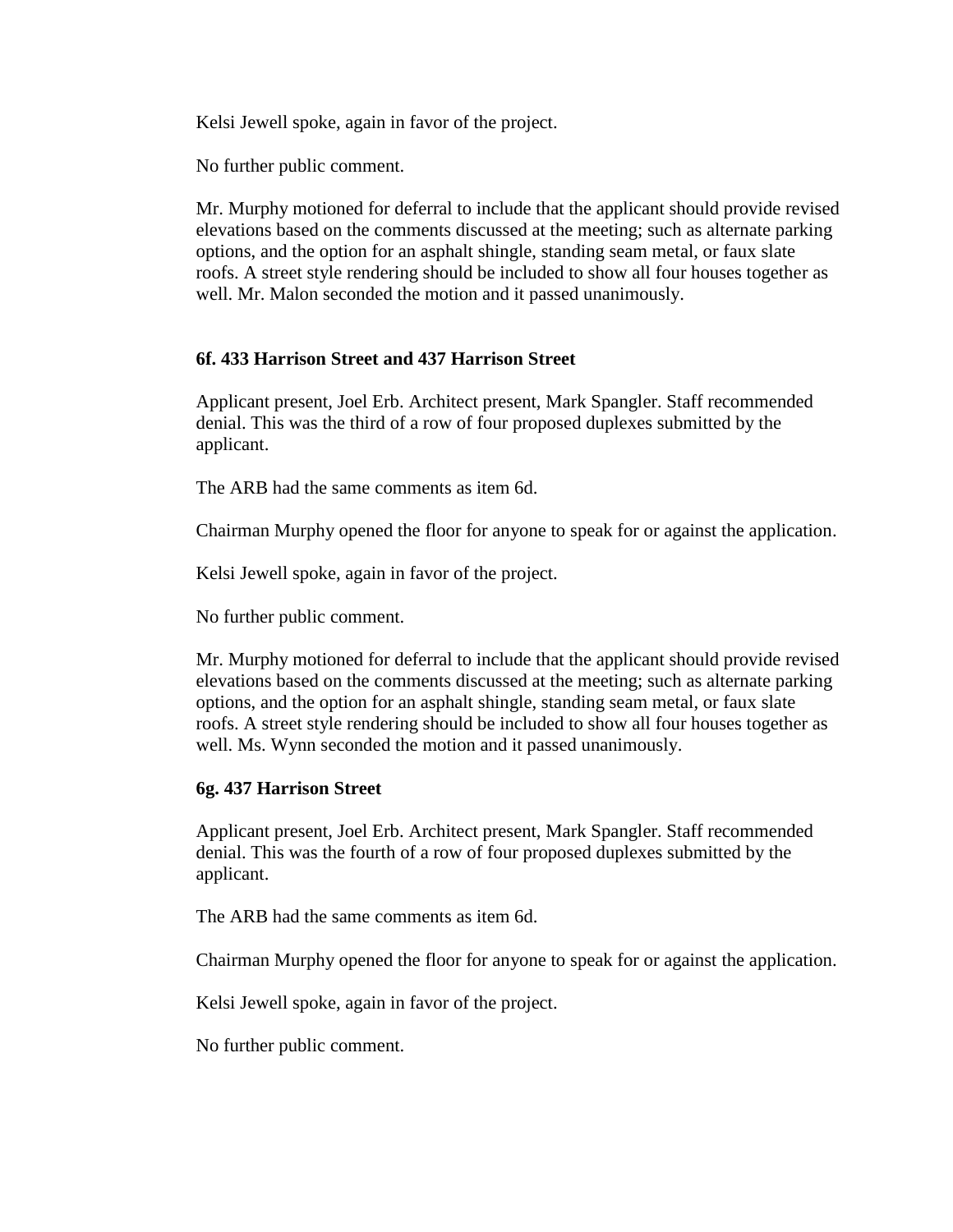Mr. Murphy motioned for deferral to include that the applicant should provide revised elevations based on the comments discussed at the meeting; such as alternate parking options, and the option for an asphalt shingle, standing seam metal, or faux slate roofs. A street style rendering should be included to show all four houses together as well. Mr. Hartsock seconded the motion and it passed unanimously.

# **7. OLD BUSINESS**

## **7a. 420 High Street**

Applicant present, Shannon Moser, and Pete Price. Staff recommended approval.

Ms. Moser showed the site plan for the project with the courtyard and explained the height of the poor deck would be 18" to 20", so residents will step up from the courtyard onto the deck, then into the pool. The existing fence meets the height requirements for pool safety, and they plan to add ornamental grass. Ms. Moser pulled up the most recent section rendering up.

Mr. Murphy asked if the grass would block most of the view of the pool from Lafyette Street. Pete Price explained that the grass added a visual buffer, he said they could pick a tall grass and added that it was a good option maintenance-wise. Ms. Wynn asked about boxwoods, Mr. Price said those were temperamental. Mr. Hartsock recommended arborvitae, Mr. Price didn't think there would be room.

Mr. Murphy opened the floor for anyone to speak for or against the application.

Marcus Squires spoke. Mr. Squires was concerned with the viability of the site, and wondered if the building could be rebuilt in the future. He also asked if the pool would effect the foundation of the site. Ms. Moser replied that they had not gotten a structural evaluation, but the pool isn't positioned very close to the existing building and it's not very deep so it could be filled in.

Kelsi Jewell spoke. She was in favor of the project as a resident of High Street. She did not think it would detract from the district, and said that we should look forward because nothing would probably be built there. She added that it was a good use of the space.

Mr. Malon motioned the application, with a second from Mr. Murphy. Voting yes: Malon, Murphy, Wynn, Battiston. Voting No: Hartsock. The motion passed and the application was approved.

## **7b. 427 S. Sycamore Street**

Applicant present, Michael Wilson. Staff recommended approval.